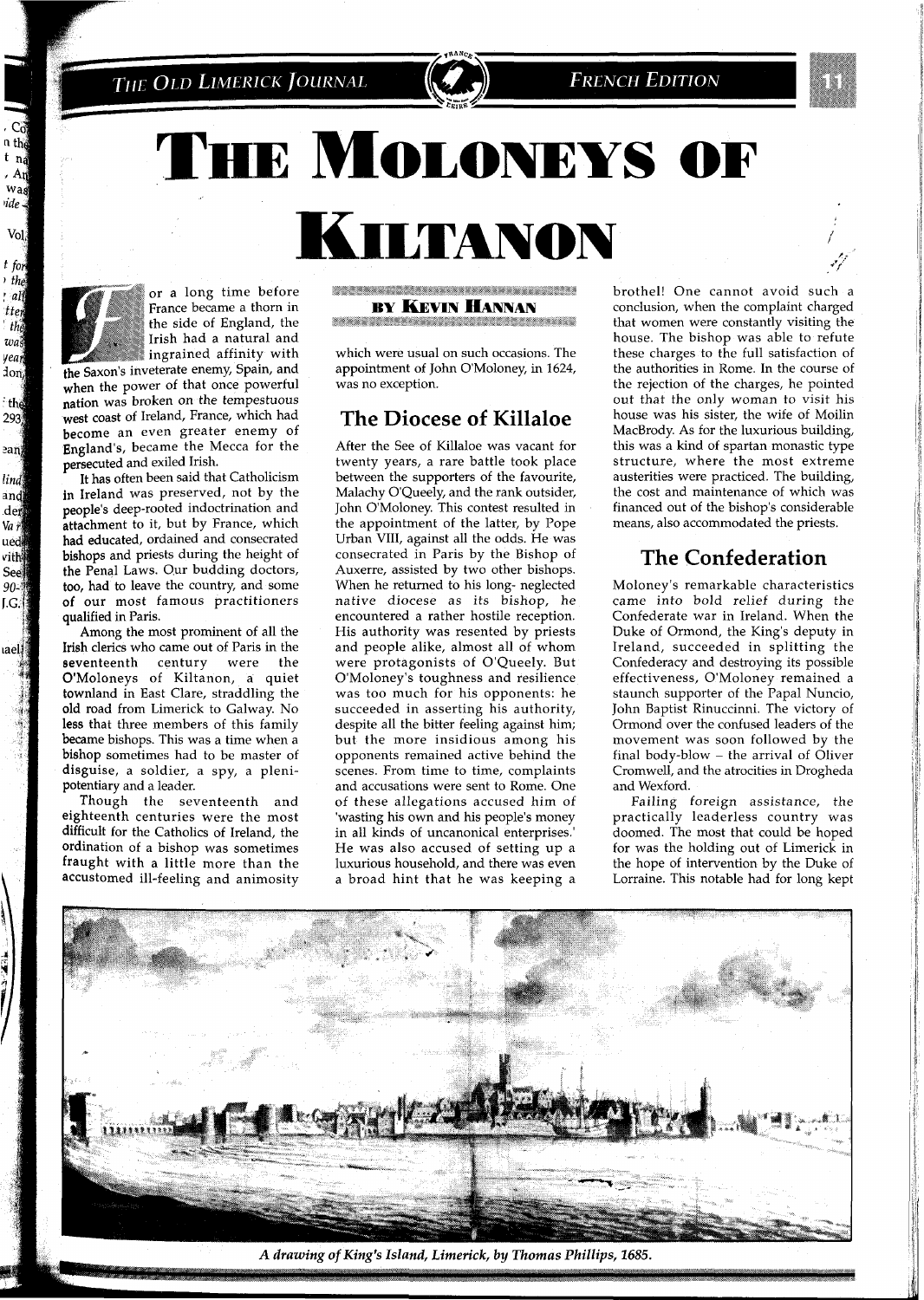THE OLD LIMERICK JOURNAL

**FRENCH EDITION** 

the military forces of France on very active service, and in the hope of deflecting his unwelcome attentions, the French ministers had advised the Irish agents, one of whom was Nicholas French, Bishop of Feras, a close friend of O'Moloney, of the possibility of inveigling the Duke and his army to come to their assistance; but the fall of Limerick in 1651 erased this hope.

It is almost certain that O'Moloney was one of those who assembled at Jamestown to mobilize an army, for he was deputed to 'destroy Ormond at all costs'. While on a recruiting drive in his native county, he was surprised by Wogan, Ormond's colonel of horse. Ironically,it was Ormond who saved him from summary execution on this occasion. After a search of the bishop's baggage, £1,400 in solid gold was found wrapped up in woolsacks. This money was intended to pay the recruits, for what patriotism could induce young men to join an army during such a dangerous period without payment?

The discovery of this large sum on the bishop's person prompted Dr. Thomas Arthur  $-$  the Shylock of his age  $-$  to pen the following lampoon on 0'Moloney:-

*A cool fourteen hundred the bishop had hoarded,* 

*And in fleeces and woolsacks ingeniously stored it-*

*But alas for the beauty and charm of my story,* 

*The wool had a smell, being sweaty and gory-* '

*And the wolf smelt the blood of the sheep in the scrapings,* 

*And bolted at once with the trifle of ha 'pence.* 

*'Twas the cursed greed of gold made the bishop to save so,* 

*'Twas the cursed greed of food made the wolf misbehave so-*

*Had the bishop discharged his episcopal duty,* 

*My Lord had no blame and the robber no booty.* 

This was a scurrilous piece of work from the miserly doctor, who had previously successfully treated O'Moloney for gangrene, and charged a pound for the service. No doubt, he was infuriated at missing out on a considerable fee, which he certainly would have charged had he known of the bishop's great wealth. Thus the lampoon may well have been published in bitterness and frustration.

Ormond returned a small part of the money to the bishop, who then set off for Limerick through a country 'swarming with cut-throats and deserters from all parties'. Four bishops had taken up their positions in Limerick before it was invested by Ireton: Terence Albert O'Brien, Bishop of Emly; Dr. O'Dwyer, Bishop of Limerick; Archbishop Walsh and Dr. O'Moloney. Their main task was to keep up the morale of the garrison and



*The porch of Kiltanon House, Co. Clare, the home of the Moloney family.* 

citizens. They stuck doggedly to their task, despite offers of life, liberty and wealth from General Ireton. Half way through the long siege the treasury dried up, but O'Moloney came up with another fortune and paid the garrison. Obviously, Ormond had overlooked a larger sum hidden away in something less conspicuous than woolsacks.

The four bishops in Limerick during the capitulation were among those exempted from pardon. O'Brien was hanged, drawn and quartered, and had his head spiked on Baal's Bridge; Walsh and O'Dwyer escaped in disguise. O'Moloney was saved from the ignominy of the scaffold: he died a hero's death from typhus contracted from one of the plague-stricken patients he so fearlessly treated.

### **John O'Moloney I1**

His nephew, another John O'Moloney (let us call him John O'Moloney ll), was no less an intrepid and colourful character. He was born in Kiltanon in 1617. His mother, Anne McMahon, was said to be a relative of Maire Ruadh McNamara. John went to Paris in 1642 and became a<br>doctor of divinity there. Seventeen years after his arrival in Paris, he was elected procurator of that part of the university known as the Nation d'Allemagne. It has been said that his 'high intellectual attainments and nobility of character marked him as the most notable Irishman in the France of his day, and won the esteem of the leading statesmen and churchmen of that country'.

He was consecrated bishop of his native diocese of Killaloe in 1671 and, in 1690, at the very height of the Williamite war in Ireland, he was appointed to the See of Limerick on the nomination of James 11, though the clergy and gentry of the diocese had petitioned the Vatican on behalf of their own candidate, Dr. James Stritch. This was a cunning move by the king, for by this time O'Moloney had consolidated his position as the most influential Irishman in France, and without the assistance of the French, James knew that all was lost.

O'Moloney had looked after the affairs of the Limerick diocese during the long illness of Dr. Dowley, and for the four years during which the see was vacant after the death of the aged bishop. Long before he was consecrated Bishop of Killaloe he was a marked man, and for much of that time he was regarded the The pad maj ref

Arl

4 S

most **outsi**  cont<br>peop

for  $\mathfrak{g}$ his intri

 $\mathbf{T}_2^{\dagger}$  .

**El**  a **'B** 

l4 **d d**  t-l *B*  **E** 

i<br>I<br>I

l 1